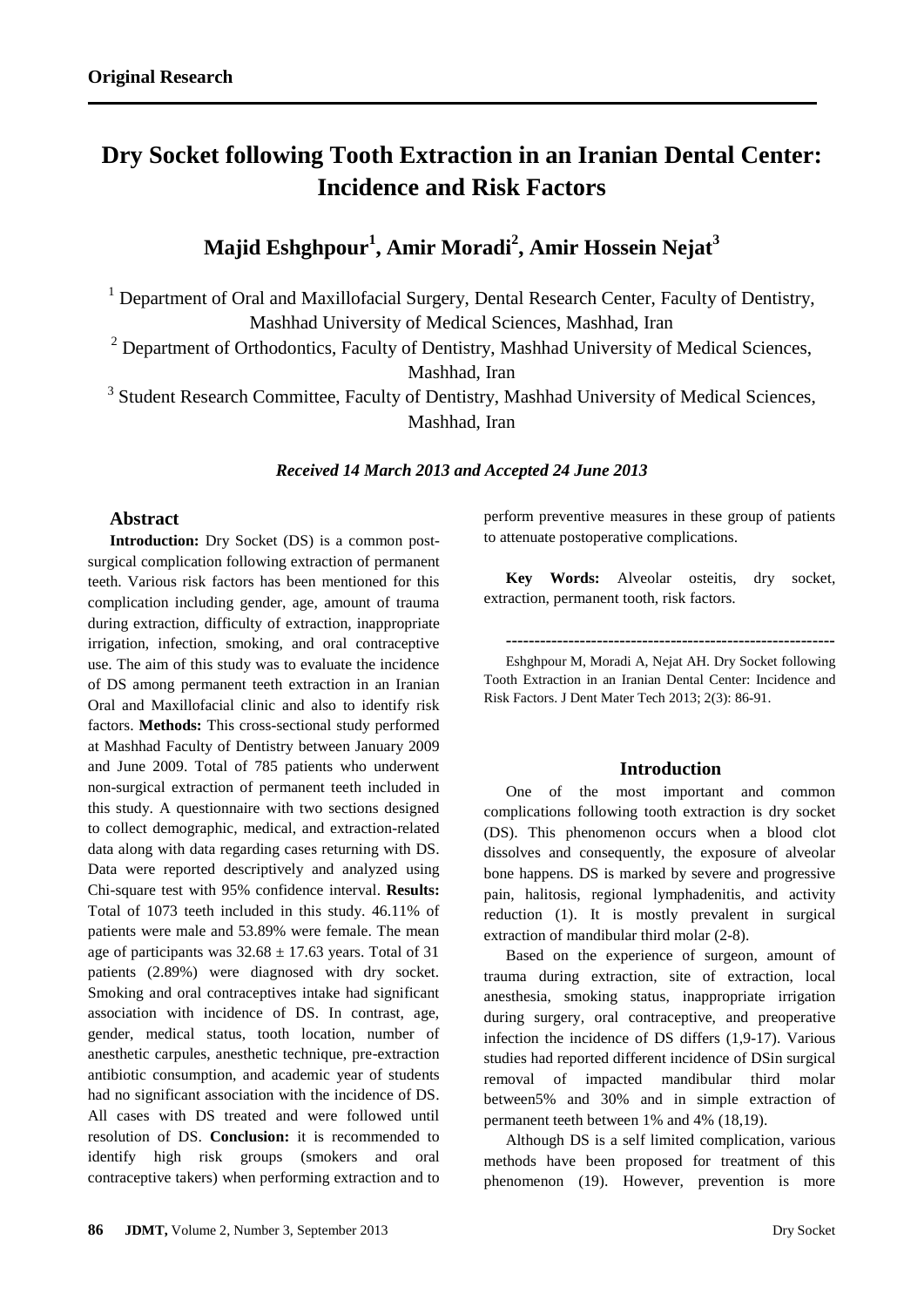effective in DS. Some studies reported that identification of risk factors and their elimination as much as possible while using pharmacological prophylaxis had resulted in significant decrease in the incidence of DS (20-25).

The aim of this study was to determine the incidence of DS following extraction of permanent teeth in along with determining the potential risk factors in Mashhad Faculty of Dentistry.

#### **Materials and Methods**

This cross-sectional study was performed in Department of Oral and Maxillofacial Surgery of Mashhad Faculty of Denristry during January to June 2009. Patients who had their permanent teeth removed with non-surgical technique during study period included in this study. Deciduous teeth and surgical extractions did not include in this study.

A questionnaire containing two sections was designed. In the first section, demographic information of patients along with smoking status, systemic diseases, oral contraceptives intake, and antibiotic consumption prior to extraction were recorded. In the second part of the questionnaire, a chart was designed to include number of carpules used for anesthesia; anesthesia technique; academic year of students performing extraction and location of tooth or teeth extracted.

According to the collected data, patients were divided into 4 age groups: <18 years, 18-29, 30-49,  $\ge$ 50. The location of teeth divided into upper anterior (UA), upper posterior (UP), lower anterior (LA), and lower posterior (LP). Local anesthesia techniques were divided into field blocking and regional block. Amount of anesthesia used classified as  $\langle 2 \rangle$  carpules and  $\geq 2$ carpules. Based on systemic disorders, patients were divided into medically fit and with systemic disorder. In addition, smoking status classified as currently smoker (cigarette or Shisha) or non-smoker.

Patients were informed to come back if they faced persistent or increasing pain during first week of extraction. At these occasions, patients were examined clinically for signs of DS by a calibrated operator. Empty extraction socket with no blood clot was the sign lead to diagnosis of DS. Cases of DS treated with this protocol: irrigation with normal saline, intra alveolar dressing with Alvogyl iodoform (Septodont, Cambridge, Canada), systemic analgesic prescription, and systemic antibiotic in some cases.

Collected data were reported descriptively and analyzed using Chi-square and Fisher's exact test. SPSS software version 11.5 was used with the confidence interval of 95%.

#### **Results**

Total of 1073 teeth in 785 patients included in this study. 362 of patients were male (46.11%) and 423 (53.89%) were female. The age of participants was between 10 and 73 years old with the mean age of 32.68±17.63.

Total of 31 patients (2.89%) were diagnosed with dry socket. Distribution of DS according to the study variables is presented in Tables 1-10. According to the chi-square test, smoking and oral contraceptives intake had significant association with incidence of DS (P<0.05). In contrast, age, gender, medical status, tooth location, number of anesthetic carpules, anesthetic technique, pre-extraction antibiotic consumption, and academic year of students had no significant association with the incidence of DS (P>0.05).

All cases with DS treated with the above-mentioned protocol and were followed up until resolution of DS.

| <b>Table 1.</b> Association between age groups and incidence of DS |            |         |         |  |
|--------------------------------------------------------------------|------------|---------|---------|--|
| Age group                                                          | Without DS | With DS | P-value |  |
| < 18                                                               | 76         |         | 0.815   |  |
| $18 - 29$                                                          | 398        | 14      |         |  |
| $30 - 49$                                                          | 374        |         |         |  |
| $\geq 50$                                                          | 194        |         |         |  |

| Gender | Without DS | With DS | P-value |
|--------|------------|---------|---------|
| Male   | 453        |         | 0.209   |
| Female | 589        | 14      |         |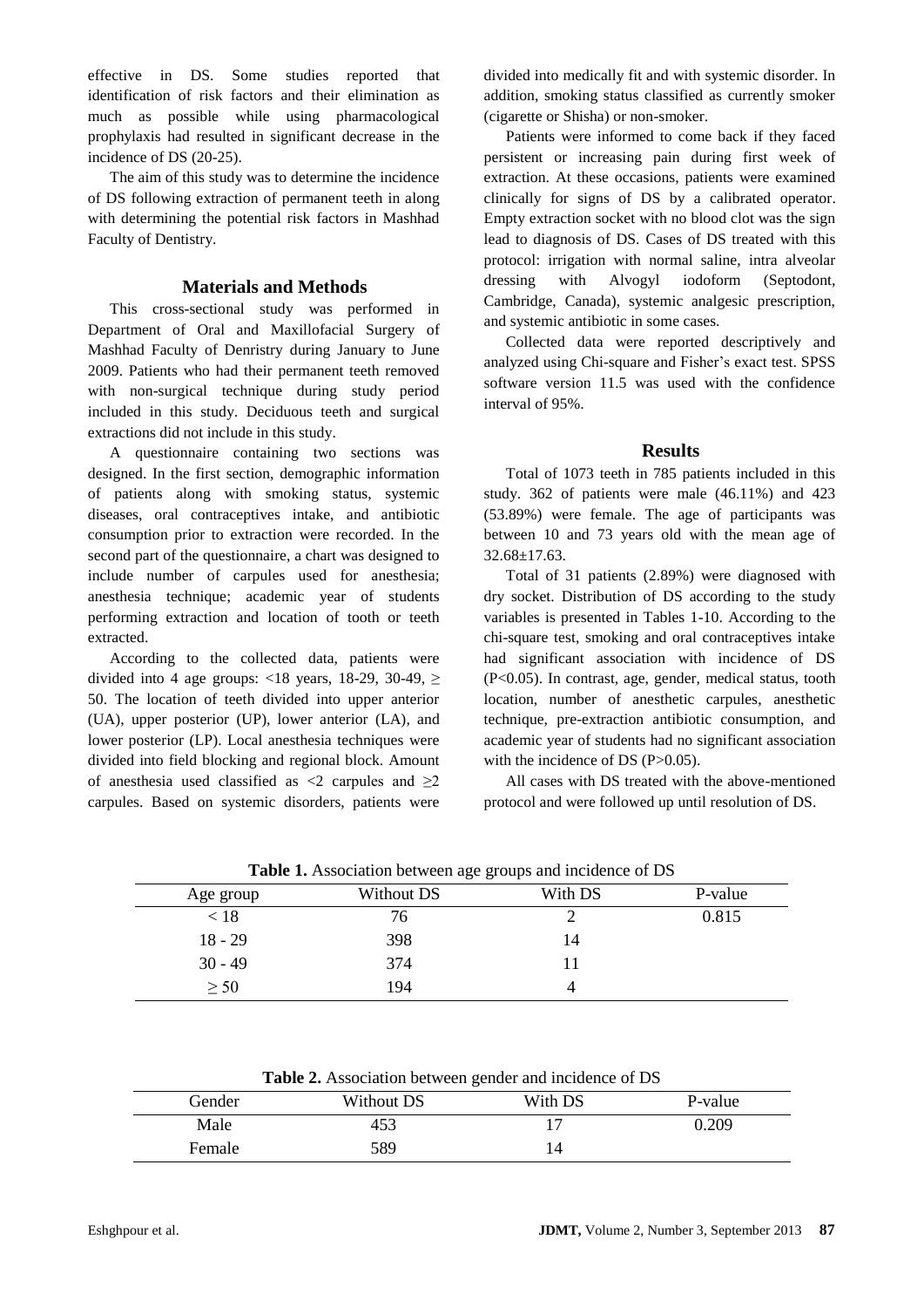| <b>Table 3.</b> Association between medical status and incidence of DS |            |         |         |  |
|------------------------------------------------------------------------|------------|---------|---------|--|
| <b>Systemic Status</b>                                                 | Without DS | With DS | P-value |  |
| Medically fit                                                          | 94         |         | 0.460   |  |
| Systemic disease                                                       | 948        |         |         |  |

**Table 4.** Association between oral contraceptive intake and incidence of DS

| OCP intake | Without DS | With DS | P-value |
|------------|------------|---------|---------|
| Taker      | ി 70       |         | 0.024   |
| Non-taker  | 41         |         |         |

**Table 5.** Association between smoking status and incidence of DS

| Smoking status | Without DS | With DS | P-value |
|----------------|------------|---------|---------|
| Smoker         | 193        |         | 0.018   |
| Non-smoker     | 849        | 20      |         |

**Table 6.** Association between tooth location and incidence of DS

| <b>Tooth Location</b> | Without DS | With DS | P-value |
|-----------------------|------------|---------|---------|
| <b>UA</b>             | 197        |         | 0.57    |
| UP                    | 304        |         |         |
| LA                    | 132        |         |         |
| ſР                    | 409        | 15      |         |

**Table 7.** Association between number of anesthetic carpules and incidence of DS

| N of carpules | Without DS | With DS | P-value |
|---------------|------------|---------|---------|
|               | 692        |         | ).180   |
|               | 350        |         |         |

**Table 8.** Association between anesthetic technique and incidence of DS

| Anesthesia Technique | Without DS | With DS | P-value |
|----------------------|------------|---------|---------|
| Field blockion       | 633        |         | 0.305   |
| <b>Block</b>         | 409        |         |         |

**Table 9.** Association between pre-extraction antibiotic consumption and incidence of DS

| Antibiotic consumption | Without DS | With DS | P-value |
|------------------------|------------|---------|---------|
| Yes                    | 277        |         | ).193   |
| Nо                     | 765        | 26      |         |

**Table 10.** Association between academic year of students and incidence of DS

| Academic Year | Without DS | With DS | P-value |
|---------------|------------|---------|---------|
|               | 534        |         | 0.477   |
|               | 570        |         |         |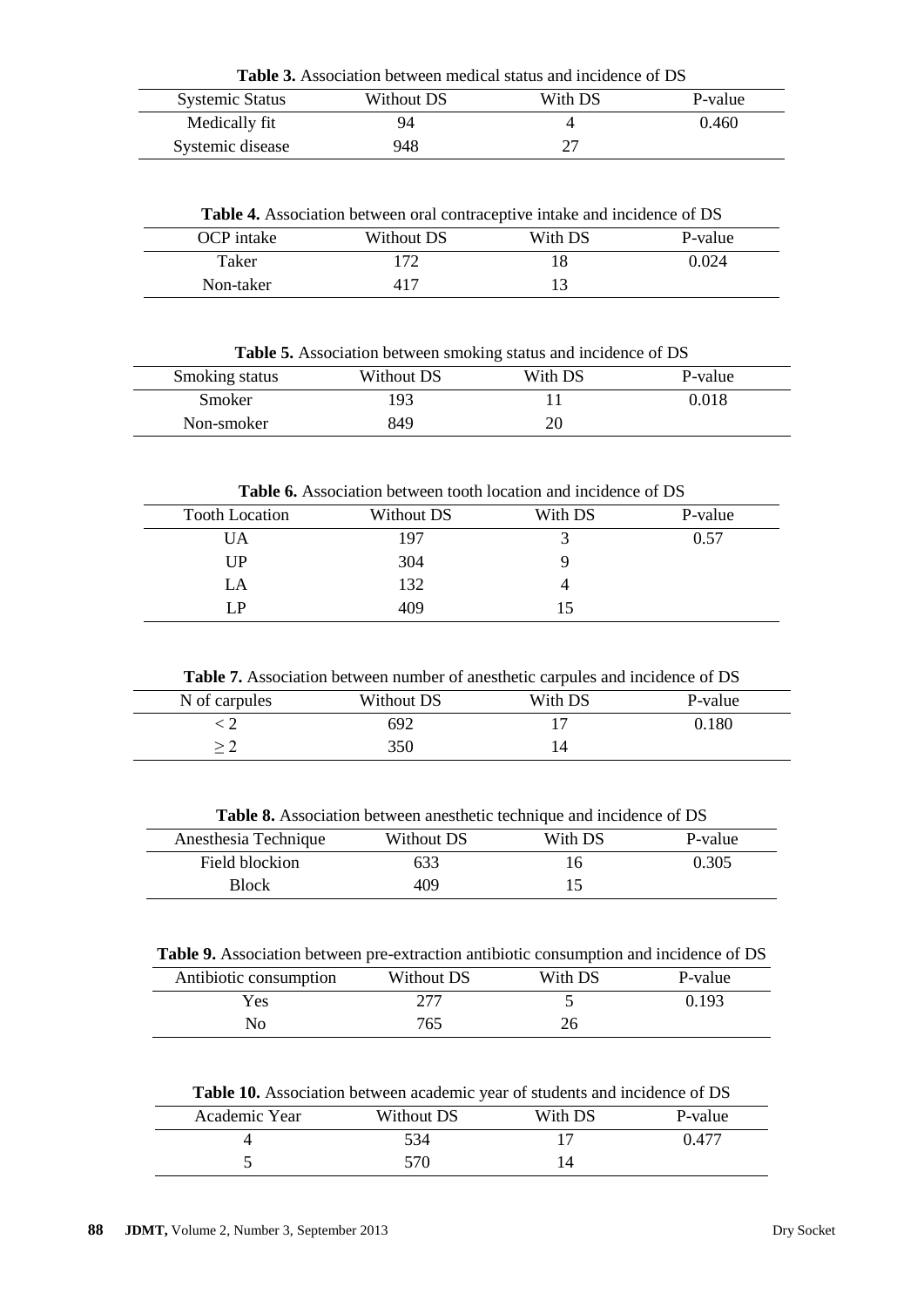#### **Discussion**

The result of the current study revealed that incidence rate of DS following non-surgical extraction of permanent teeth was 2.89%. This finding is in compliance with the incidence rate between 1 to 4% reported in some previous studies (18,19).

After one to three days of extraction, DS starts with severe pain, halitosis, foul taste, and regional lymphadenitis (1,18). In the clinical examination, there exists no blood clot in the extraction socket and the alveolar bone is exposed (20). Birn (16) found higher fibrinolysis and increased plasmin activity along with higher amount of tissue activators in extraction socket of cases with DS.

Incidence of DS varies among different age groups. The peak age in the incidence has been reported 20 to 40 years old in some studies (18). In the current study there were no statistical differences in incidence of DS in age groups. However, third and forth decades of life had the highest incidence which was in consistence with the results of previous studies. Although the exact reason is unknown, fewer periodontal diseases and higher compaction of alveolar bone in this age group could lead to higher trauma during extraction and higher incidence of DS (1,18,19).

There exists conflicting reports regarding the effect of gender on DS. Amaratunga and Senaratne (26) found that incidence of DS in women was2.4 times of those in men. In addition, Tjernberg (27) found the proportion of female to male 5 to 1. However, some other studies revealed that gender is not an effective factor in incidence of DS (17,28,29). The findings of the current study are in accordance with the results of later reports as no association observed between DS and gender observed.

Oral contraceptives increase the circulatory concentration of estrogen. On the other hand, estrogen enhances fibrinolytic activity of human body. Lilly reported that the incidence of DS among OCP takers is triple of non-taker (2). Garcia et al. (30) also found that oral contraceptives play an important role in the incidence of DS in women. The result of the current study is in accordance with aforementioned studies as we found that there was a significant association between DS and oral contraceptive intake.

In addition to oral contraceptives, smoking has also known as a risk factor in incidence of DS (11,12). Larsen reported that smoking was one of the most effective factors in DS incidence (10). It has been observed that filling of extraction socket is significantly lower in smokers when compared to non-smokers (12). In contrast, Hermesch et al. (31) reported that smoking has no influence on the incidence of DS. In the current study, smokers had significantly higher incidence of DS when compared to non-smokers. The higher incidence

of DS among smokers could be related to suction and heat production during smoking (18).

Although some studies have reported relationship between some medical diseases and incidence of DS, the results of the current study did not support this association; which was in agreement with the study Nusair and Younes (19,29).

As the infection leads to release of tissue activators from extraction socket, bacterial infection could lead to higher fibrinolysis and alsoblood clot loss. In addition, in different studies the effect of antibacterial treatment on reducing dry socket has been reported (22-25). However, we did not observe any association between antibiotic intake before extraction and incidence of DS. This could be related to the antibiotics resistance and irregular use without physician prescription.

The surgeon experience affects the amount of trauma during tooth extraction. Sisk et al. observed that incidence of DS increased when the extractions performed by residents rather than oral and maxillofacial surgeons (9). In addition, Larsen reported similar results according to surgeon experience. However, we found no relation between academic year of students and DS incidence. This could be due to scare difference regarding students' experience in these two academic years; which was in accordance with the results of Field et al and Nusair and Younis studies (5,29).

Local anesthesia is also another risk factor has been mentioned for DS. In contrast to some reports that observed no association between DS and local anesthesia, Meechan et al. (12) reported that two carpules injection caused higher incidence of DS in comparison to one carpule. This association could be related to attenuation of blood and oxygen supply along with increase in fibrinolytic activity (19). However, we did not observea statistically significant association between number of local anesthetics or technique of anesthesia and DS incidence; which was in accordance with the results of Nusair and Younis (29).

Khorasani and Razavi (32) and also Oginni (33) reported that incidence of DS in mandible extractions is 2.5-3 times more than maxilla. However, we did not observe a significant association between DS and tooth location which was in compliance with the results of Nusair and Younis (29). However, in the current study the incidence of DS following mandibular extractions was higher than maxillary ones.

As DS is self limited condition, the primary aim is pain management. All cases with DS treated with standard protocol: irrigation with normal saline, placing Alvogyl iodoform (Septodont, Cambridge, Canada), and prescription of systemic analgesics or in some cases systemic antibiotics. All patients were treated and followed until complete resolution.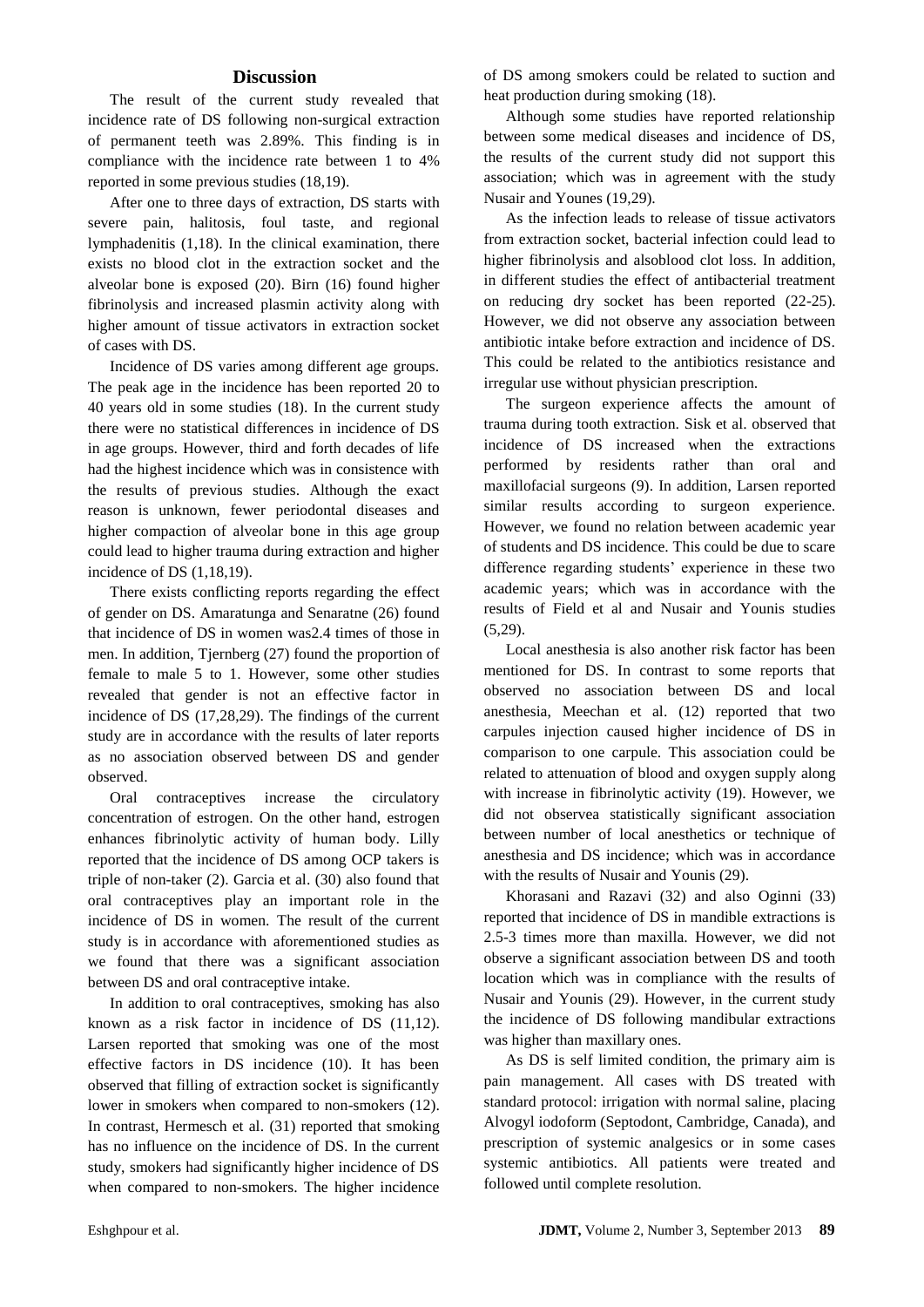#### **Conclusion**

The results of the current study revealed that smokers and oral contraceptive takers are high risk groups regarding DS following non-surgical extraction of permanent teeth. It is recommended to use preventive measures in these groups of patient.

#### **Acknowledgment**

Authors would like to thank staff of the Department of Oral and Maxillofacial Surgery of Mashhad Faculty of Dentistry and Dental Research Center for their help.

#### **References**

- 1. Osborn TP, Frederickson G, Small IA, Torgerson TS. A prospective study of complications related to mandibular third molar surgery. J Oral Maxillofac Surg 1985;43:767-72.
- 2. Lilly GE, Osborn DB, Rael EM, Samuels HS, Jones JC. Alveolar osteitis associated with mandibular third molar extractions. J Am Dent Assoc 1974;88:802-6.
- 3. Alexander RE. Dental extraction wound management: a case against medicating postextraction sockets. J Oral Maxillofac Surg 2000;58:538-51.
- 4. Houston JP, McCollum J, Pietz D, Schneck D. Alveolar osteitis: a review of its etiology, prevention, and treatment modalities. Gen Dent 2002;50:457-63.
- 5. Field EA, Speechley JA, Rotter E, Scott J. Dry socket incidence compared after a 12-year interval. Br J Oral Maxillofac Surg 1985;23:419-27.
- 6. Jaffar N, Nor GM. The prevalence of postextraction complications in an outpatient dental clinic in Kuala Lumpur, Malaysia- a retrospective survey. Singapore Dent J 2000;23:24-8.
- 7. Oginni FO, Fatusi OA, Algabe AO. A clinical evaluation of dry socket in a Nigerian teaching hospital. J Oral Maxillofac Surg 2003;61:871-6.
- 8. Bloomer CR. Alveolar osteitis prevention by immediate placement of medicated packing. Oral Surg Oral Med Oral Pathol Oral Radiol Endod 2000;90:282-4.
- 9. Sisk AL, Hammer WB, Shelton DW. Complication following removal of impacted third molars: The role of the experience of the surgeon. J Oral Maxillofac Surg 1986;44:855-9.
- 10. Heasman PA, Jacobs DJ. A clinical investigation into the incidence of dry socket. Br J Oral Maxillofac Surg 1984;22:115-22.
- 11. Sweet JB, Butler DP. The relationship of smoking to localized osteitis. J Oral Surg 1979;37:732-5.
- 12. Meechan JG, Macgregor ID, Rogers SN, Hobson RS, Bate JP, Dennison M. The effect of smoking on immediate post-extraction socket filling with blood and on the incidence of painful socket. Br J Oral Maxillofac Surg 1988;26:402-9.
- 13. Sweet JB, Butler DP. Predisposing and operative factors: Effect on the incidence of localized osteitis in mandibular third molar surgery. Oral Surg 1978;46:206-9.
- 14. Catellani JE, Harvey S, Erickson SH, Cherkink D. Effect of oral contraceptive cycle on dry socket (localized alveolar osteitis). J Am Dent Assoc 1980;101:777-80.
- 15. Gersel-Pedersen N. Blood fibrinolytic activity before and after oral surgery. Int J Oral Surg 1977;6:42-7.
- 16. Birn H. Etiology and pathogenesis of fibrinolytic alveolitis (dry socket). Int J Oral Surg 1973;2:215- 63.
- 17. Al- Khateeb TL, El-Marsafi AI, Butler NP. The relationship between the indications for the surgical removal of impacted third molars and the incidence of alveolar osteitis. J Oral Maxillofac Surg 1991;49:141-5.
- 18. Blum IR. Contemporary views on dry socket (alveolar osteitis): a clinical appraisal of standardization, aetiopathogenesis and management: a critical review. Int J Oral Maxillofac Surg 2002;31:309-17.
- 19. [Noroozi AR,](http://www.ncbi.nlm.nih.gov/pubmed?term=Noroozi%20AR%5BAuthor%5D&cauthor=true&cauthor_uid=18755610) [Philbert RF.](http://www.ncbi.nlm.nih.gov/pubmed?term=Philbert%20RF%5BAuthor%5D&cauthor=true&cauthor_uid=18755610) Modern concepts in understanding and management of the "dry socket" syndrome: comprehensive review of the literature.